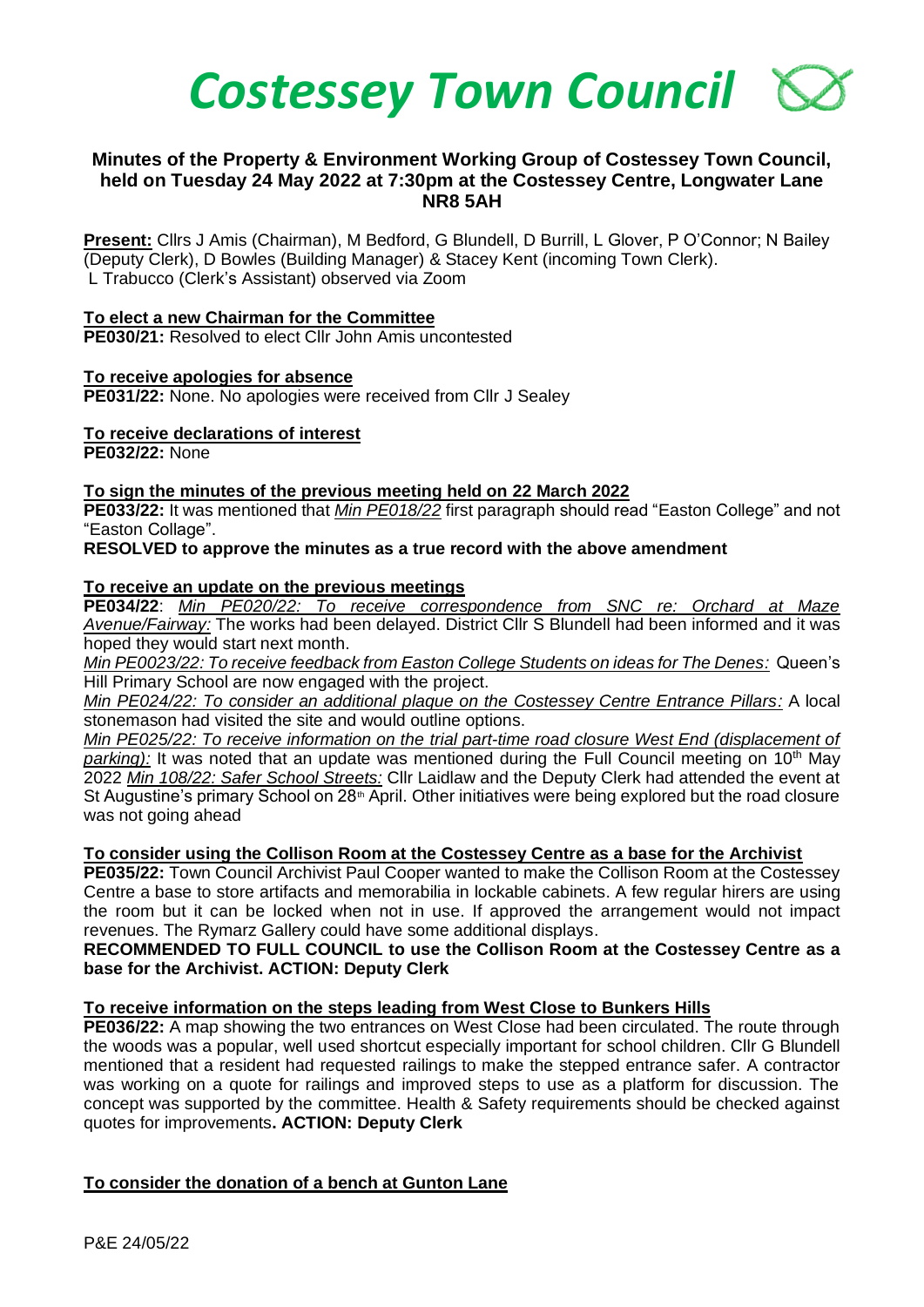**PE037/22**: A letter had been circulated ahead of the meeting. A suggestion was made to consider a flower holder on the back of the bench, as the plaque might not be noticeable to other residents. It was mentioned that the family would be paying for the bench which was of a similar design to other benches at this site. A proposal was made to contact the family to confirm the location of the bench. The family had offered to pay for the bench if CTC arranged installation. **ACTION: Deputy Clerk**

# **To consider planting a tree at Husenbeth to commemorate the Platinum Jubilee**

**PE038/22**: CCllr S Blundell made a request to plant a tree at Husenbeth and it was suggested to wait until the autumn. It was mentioned that a blossoming tree would be fitting with a small bench and a plaque to commemorate the Platinum Jubilee. A comment was made to make sure that the bench is not under the tree to avoid bird's mess.

It was agreed to plant a tree at Husenbeth to commemorate the Platinum Jubilee**. ACTION: Deputy Clerk**

# **To consider improvements to the footpath at The Denes at Queen's Hills**

**PE039/22:** Costings for an improved footpath were provided and an explanation given. An estimated £14,000 would upgrade 100 metres of existing path using Breedon Gravel, with Queen's Hill Primary School children painting and laying pebbles which would be cemented in. Grants may be hard to find for maintenance of a footpath.

## **Recommendation to Full Council that £14,000 + VAT of reserves be allocated to 100 metres of footpath improvements.**

# **To receive an update on Wild Flowering at Longwater Grounds**

**PE040/22:** A representative from Collier Turf had visited the site and an email with information about the wild flowering areas was circulated. It was mentioned that planning is key and suggested an August-October 2022 or March/April 2023 sowing of wildflowers and grasses or pure wildflower mixes. It was agreed to proceed with strips of wild flowering behind the football goal nets and the area near the gas-pipeline. Another suggestion was made to reduce the verge cutting of certain areas and trial a "*no mow May*" and wait to see what natural wildflower would come up. A better decision could then be made on whether to leave verges or to plant wildflowers.

# **ACTION: Deputy Clerk**

# **To receive Play Equipment Inspection Reports**

**PE041/22:** The six-monthly independent reports were available for inspection by members. Grounds staff were carrying out any recommendations/minor works, and the inspector would re-check . A query was made to find out from South Norfolk Council how many times they do visually check the equipment on play areas they manage. CTC had a regular regime undertaken by staff responsibility. **ACTION: Deputy Clerk**

# **To receive an update on the three-year programme of Streetlight Collumns**

**PE042/22:** An update was given on the three-year programme of the Replacement Streetlight Columns, and it was agreed to carry on with the same programme. Six to ten columns installed in the 70s were due for replacement and a list of locations was imminent. The cost would be £1,342 plus VAT per column.

# **The next meeting was confirmed as Tuesday 28th June 2022 at 7:30pm**

## **PE043/22: RESOLVED TO EXCLUDE THE PRESS AND PUBLIC FROM THE MEETING UNDER THE PUBLIC BODIES (ADMISSIONS TO MEETINGS) ACT 1960 on the grounds that it is not in the public interest to disclose discussion on the items below due to the discussions relating to contracts**

Live streaming was stopped. No member of the public was present

# **To receive correspondence from John Youngs re Queen's Hills Drainage**